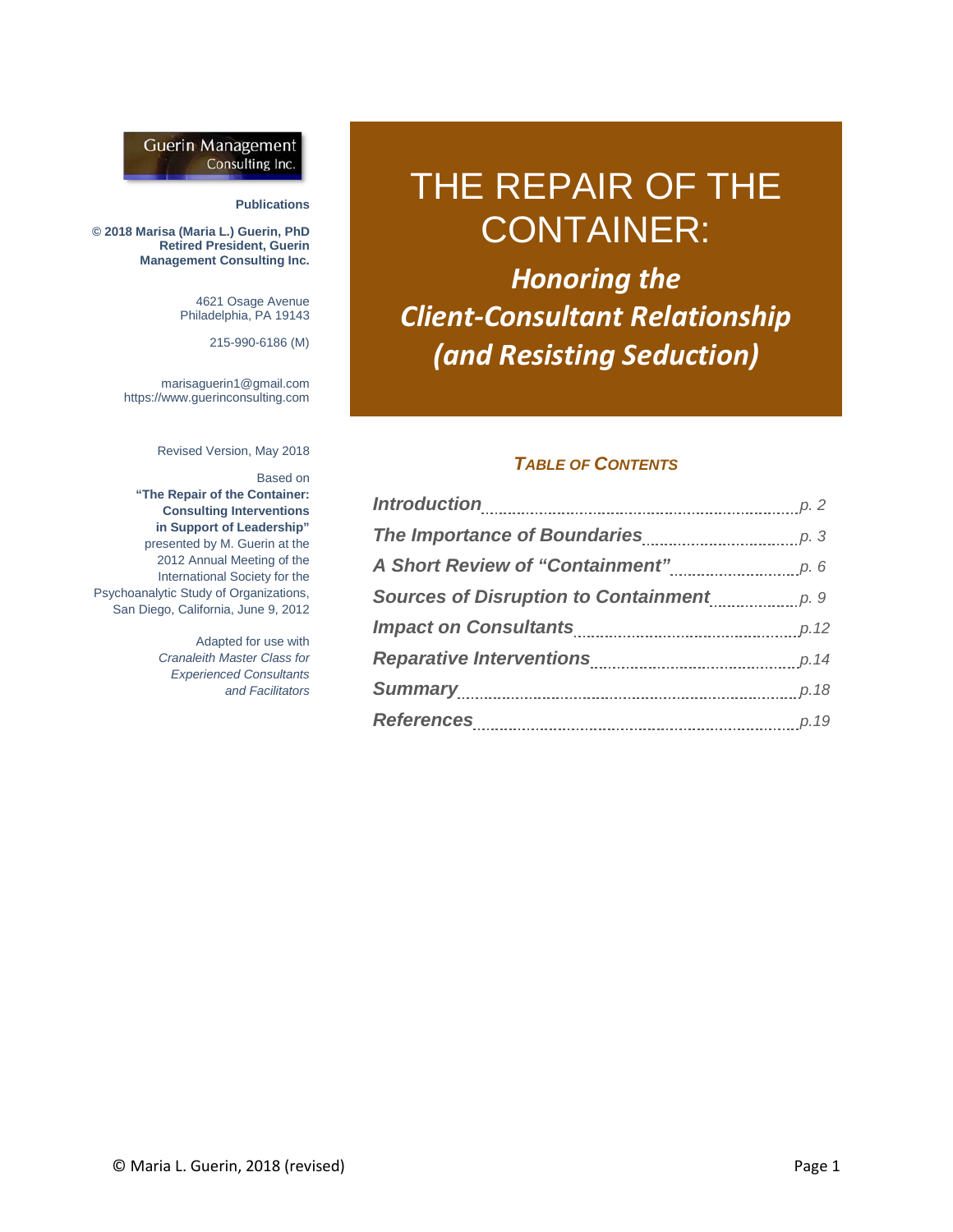### **I. INTRODUCTION**

#### **Overview**

*Whose work is it? When does the consultant need to take the lead, and when does the client need to do so? What's fair and helpful in that partnership? What's necessary for the organization to progress?*

This paper explores some of these questions in the mutual relationship of consultants and clients. Productive collaboration occurs best if the leadership of the client organization is able to provide good-enough "containment" to its members, but sometimes that containment capacity is impaired, for a variety of reasons.

*Containment refers to the leader's role in fortifying the unconscious emotional coping ability of organization members when they face stress and anxiety in the pursuit of their mission.* It is an extremely important function of leadership, implicit but rarely defined in organizational documents such as position profiles or competency models. Without adequate containment, experiences of stress and pressure drive out the capacity for thought and creativity, replacing productive

*"Containment refers to the leader's role in fortifying the unconscious emotional coping ability of organization members."*

energy with regressive and defensive dynamics.<sup>[1](#page-1-0)</sup>

The use of a consultant enhances the capacity of the existing leadership in order to provide a stronger or more focused space for the tackling of difficult issues. However, if an underlying reason for seeking consultation is a damaged or underdeveloped state of leadership containment, then the challenge for the consultant is much more sensitive. There are strong unconscious forces that can distort the client-consultant relationship, inviting collusion with the system and/or usurpation of the appropriate role of leadership.

This adaptation of a longer paper probes the implications of this dynamic for consultants. The "presenting problem" that initiates a contract for consulting assistance can vary widely – a need for team building, or fund-raising, or strategic planning, etc. Regardless of the technical or adaptive<sup>2</sup> issue that the client outlines as a focus for the consultation, the nature of the consulting role involves providing some degree of additional containment to the system as it grapples with a problem or an opportunity.

<span id="page-1-0"></span> <sup>1</sup> Obholzer 1999

<span id="page-1-1"></span><sup>2</sup> Heifetz 1994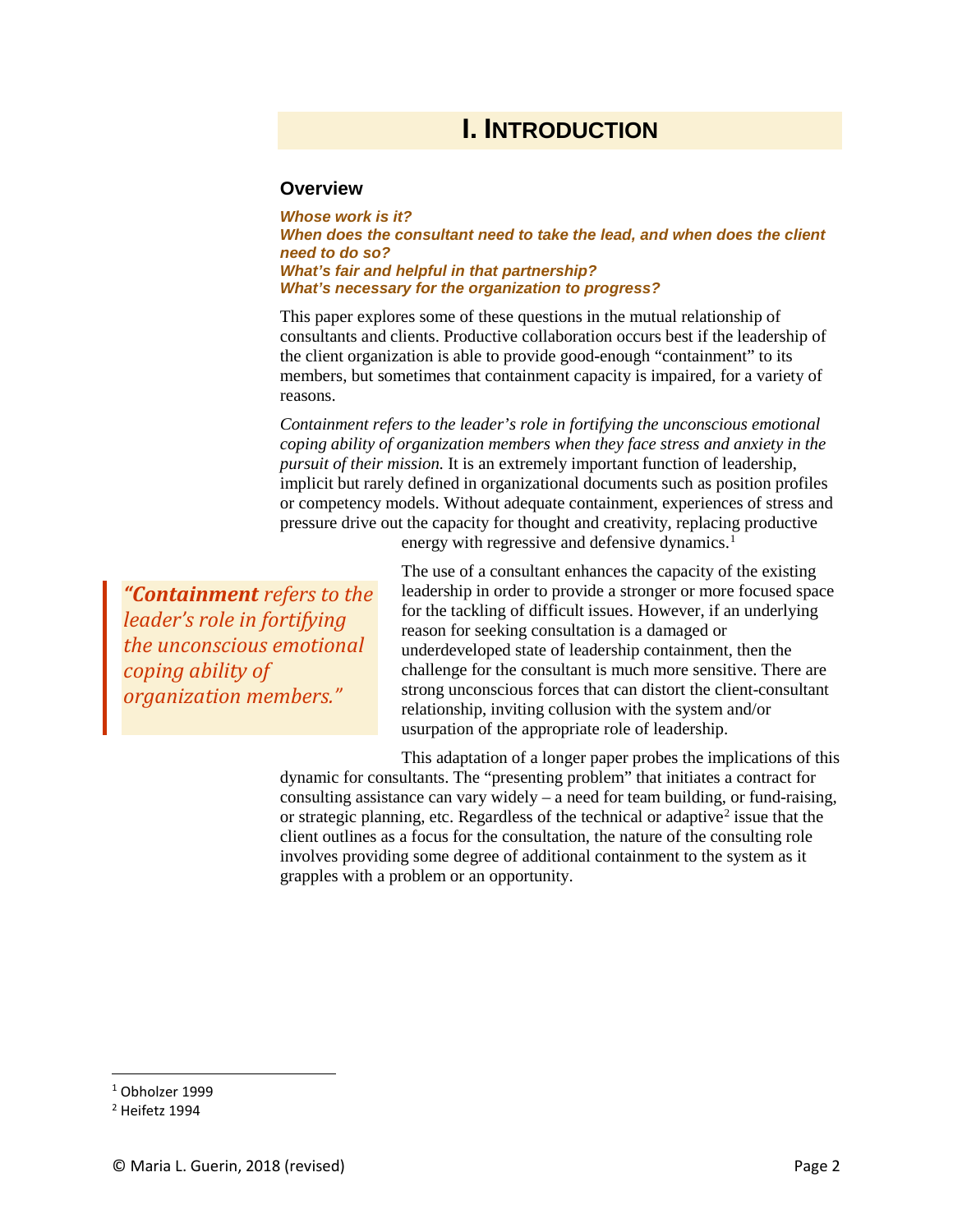### **II. THE IMPORTANCE OF BOUNDARIES**

In the ideal case, the consultant must carefully attend to the dynamics in play in order to both contribute expanded capability to the client system and support the integrity of the client authority system, without succumbing to the unconscious pull to replace the deficit in the containing function of leadership.

*"There are strong unconscious forces that can distort the clientconsultant relationship, inviting collusion with the system or usurpation of the appropriate role of leadership."*

But while business environments support the notion of leadership with its attendant responsibility and authority, many nonprofit and religious systems are less hierarchical, more communal, and may have ambiguous or time-limited authority structures. In these settings, the containing function of the consultant can overtake and replace the weaker containment potential of the client.

This can happen quite easily and results in the consultant occupying a sort of surrogate leader role, in contrast with the proper consulting role of bolstering the capabilities of the system and its leaders.

It is a subtle point, because of course, there are certainly valid aspects of a consulting engagement in which the consultant is

actually supposed to be leading specific activities or deliberations in order to free the formal leaders for a different quality of participation. It is part of the professional responsibility of the consultant to be attentive to this role discipline, and when it may be unintentionally violated.

One way of addressing the problem of slipped boundaries involves naming the issue and re-setting the boundaries. This is a single-loop<sup>[3](#page-2-0)</sup> corrective process that assumes that both client and consultant know what their role relationship should properly be. Calling out the issue and restoring the appropriate role relationship works only if both parties had the same boundary in mind at the outset.

By contrast, it is possible that the consultant may have been *"unconsciously recruited"* into a surrogate leader role because the members of the client system are not consciously aware of the gap in leadership containment and are defensively invested in this unawareness. In such cases, an explicit confrontation of the issue will yield little result.

If I wished to be successful as a consultant and to help my clients to be successful in their organizational missions, I had to develop some other more tangential approaches – alongside the main consultation process – for the second-level work of repairing or healing the client system's own capacity for leadership containment.

I believe that this repair and healing happens frequently, but perhaps not explicitly, in the work of many consultants. Unfortunately, it is also the case that consultants sometimes miss the signal and unconsciously collude with the client system by overstepping the boundaries of their authority and taking up the work as if they were in fact an alternate system leader.

<span id="page-2-0"></span> <sup>3</sup> Argyris and Schon 1978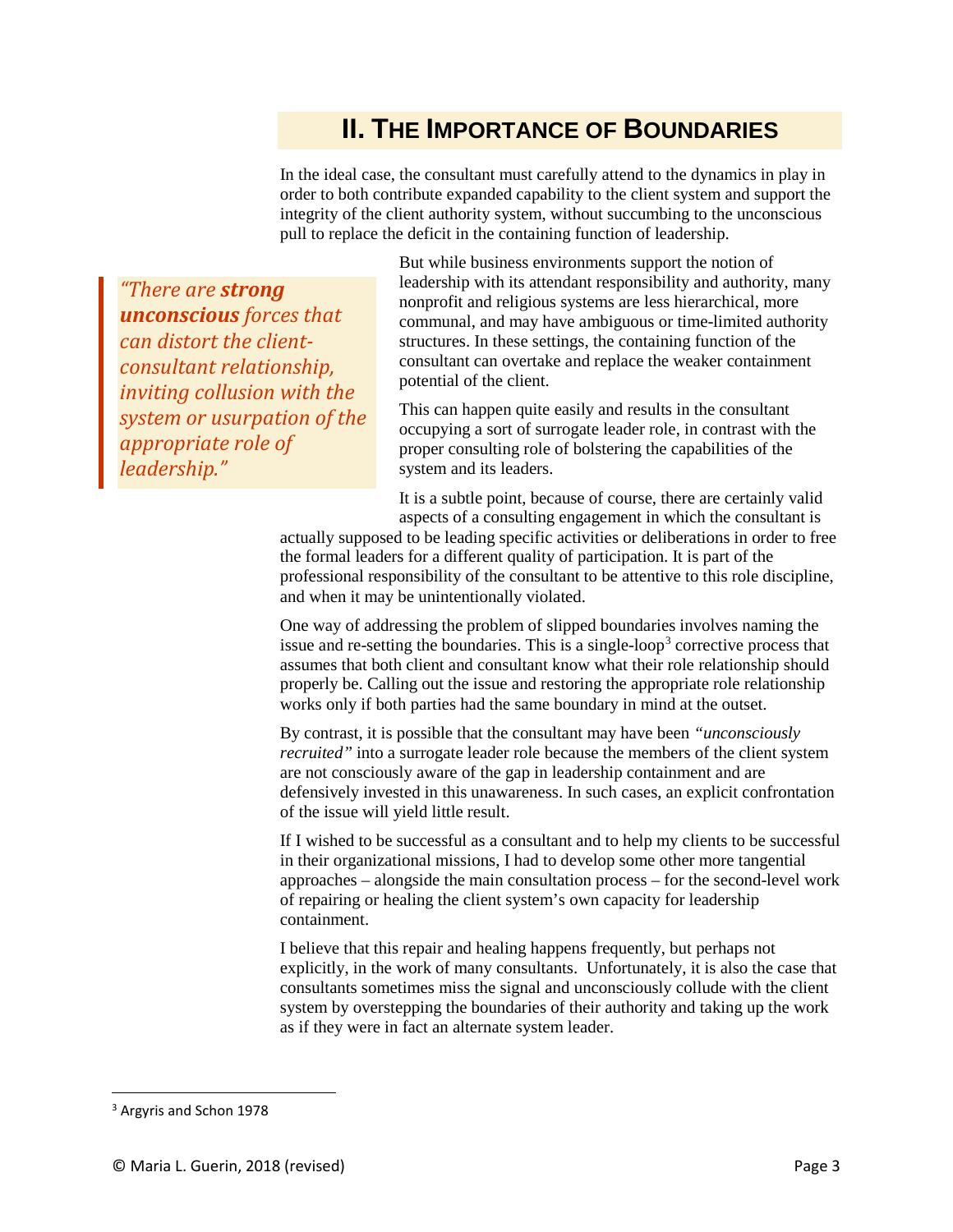It is an easy infraction to commit – either because of the seductive power in the unconscious operation of projective identification, or because of the consultant's conscious desire to reduce the client's anxiety by whatever means necessary, including letting the client move "the monkey" to the consultant's back.

#### **Monitor language – it reflects assumptions**

It is important to know how to register and react to distortion in the consultantclient relationship within a system. My internal alarm bells go off when I find myself speaking or acting as if I were the client, not the consultant. One simple and very revealing way to monitor the consultant's internal boundary stance is to pay attention to whether the consultant is properly or improperly using the words **"we"** and **"you"** in conversations within client systems. For example:

#### *Improper:*

"Since **we** don't have enough resources to tackle all of these program options, **we'll** have to make some choices and set priorities for the organization."

#### *Proper:*

"Since **your** resources are limited, **I** hope **we** can work together effectively so that **you** can make the choices that are necessary about which program options **you** should tackle first."

It is unsettling to observe how many times consultants use "we" inappropriately when speaking of our client systems! I may be excessively rigorous in my monitoring of language in this way -- however, I am fairly certain that the mental model this kind of language reveals is one in which the consultant has "entered" the client system across a boundary that will create difficulty down the line. Why would this be problematic?

Two reasons come to mind – one related to integrity, and one related to effectiveness.

The **integrity** issue arises because, by using the language of "we," the consultant emphasizes a communal or shared investment in the situation. This may be

*"The paradox of consulting with integrity is that one gains greater, not lesser, trust when one is willing to risk the displeasure of the client in order to raise up a difficult issue."*

somewhat true at an affective or emotional level because of the caring relationships involved, but it is definitely **not** true when it comes to the ultimate stakes involved. The organization, especially if it is a membership body such as a religious community, will sink or swim on its own – but the consultant does **not** sink or swim with them. When the consultant speaks of "we" and holds the privilege of advising or influencing the organization, this places the listeners in an artificial relationship that confuses the actual authority and responsibility that they hold. A clientconsultant relationship with integrity operates on the basis of mutuality and collaboration in which each party remembers its own scope of responsibility.

The **effectiveness** issue arises because sooner or later, a consultant who has unconsciously "joined" the client organization will lose the objectivity and perceived neutrality that is essential to their continued value. It goes without saying that the client needs to know that the consultant is caring, committed, and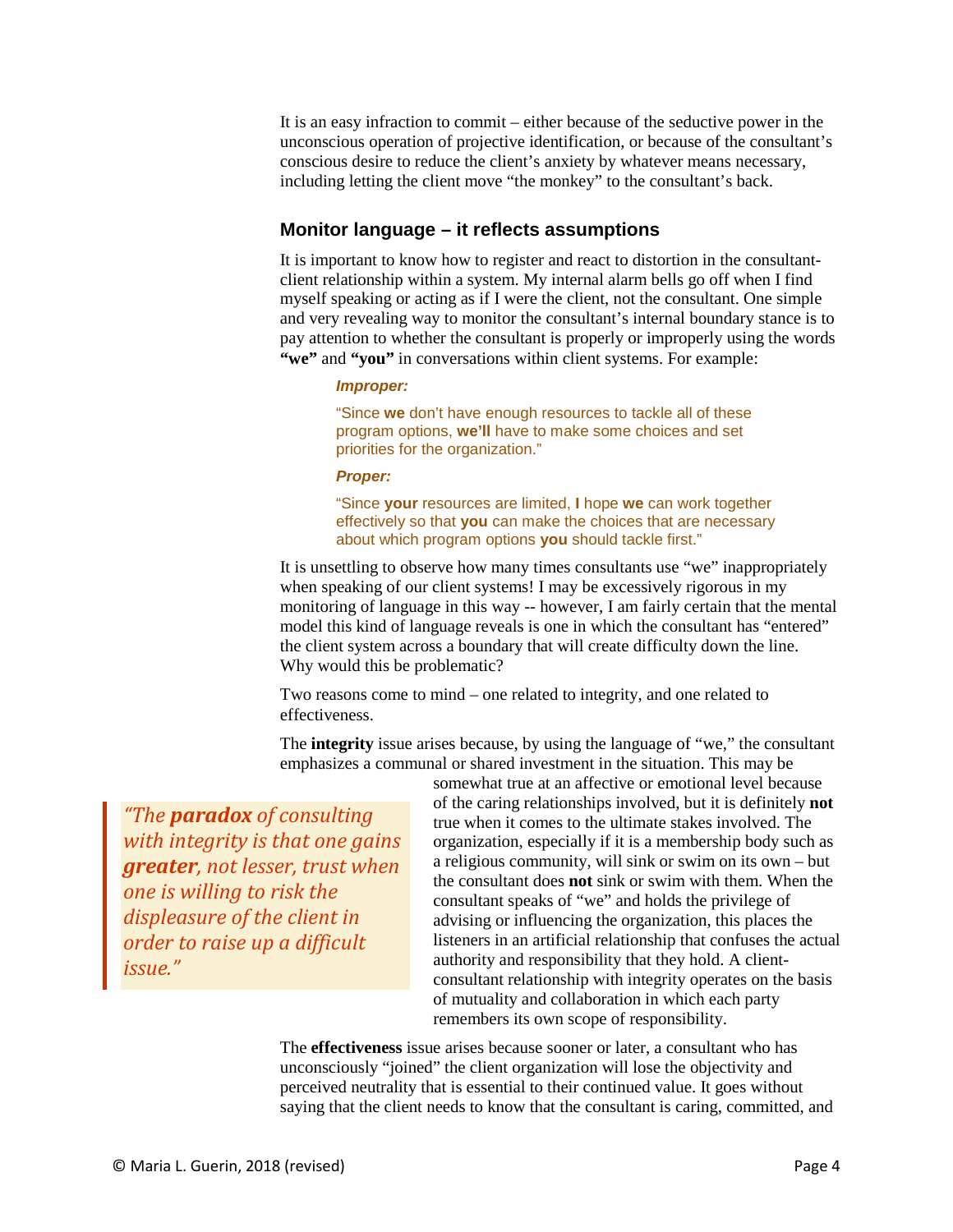willing to be a partner in challenging work – but if the consultant were to become like another member of the system, something important will have been lost, especially when it comes to being able to speak truth to power.

Maintaining the respectful stance of a partner, not an insider, makes possible the paradox of consulting with integrity: namely, one gains greater, not lesser, trust when one is willing to risk the displeasure of the client in order to raise up a difficult issue.

The art of consulting involves maintaining this complex relationship in a careful and disciplined way: respecting the boundary, and at the same time connecting to the client with great care for them and the problems for which they are seeking help.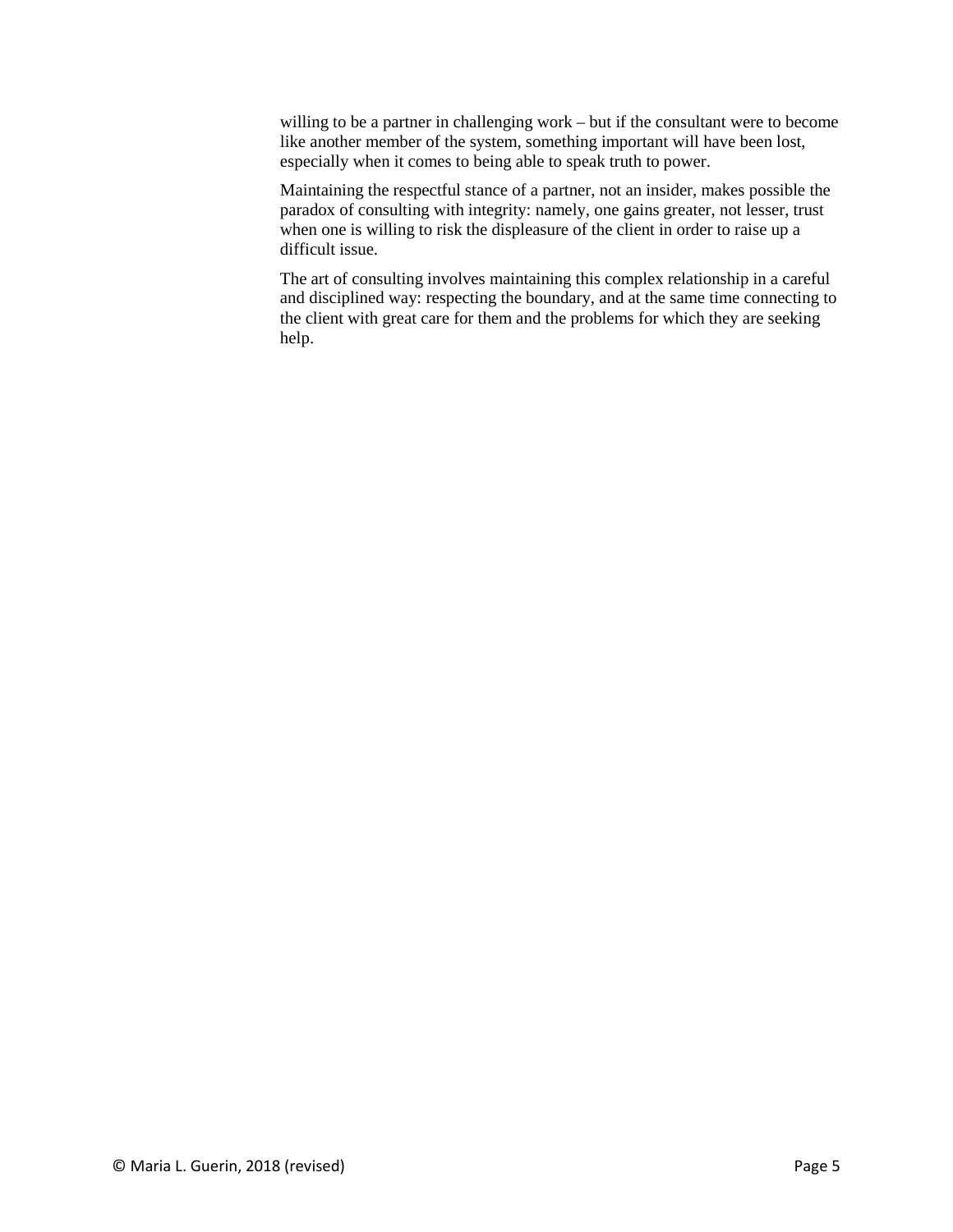# **III. A SHORT REVIEW OF "CONTAINMENT"**

Important and worthy work, while rewarding, is usually difficult work. If the mission of an institution is challenging, then it carries with it not only the hope of success but also an inherent potential for stress, anxiety, conflict or failure. This combination of risk and value is intrinsic to the notion of primary task<sup>[4](#page-5-0)</sup>, the core work that must be accomplished for the survival and success of the enterprise.

All institutions with a meaningful task to perform experience this reality, no matter whether they are business enterprises, public sector or government bodies, nonprofits (NGOs), or faith-based organizations.

The unconscious anxiety that accompanies risk stimulates regression in organization members and can be disabling unless modulated by way of helpful organizational structure and design, appropriate authority roles and leadership behaviors, prudent allocation of resources, and work processes that protect the capacity of organizational members to think and  $act<sup>5</sup>$  $act<sup>5</sup>$  $act<sup>5</sup>$ .

This modulation of anxiety on behalf of productivity is the function of containment, the organizational analogue to the containing function of the therapist in counseling<sup>[6](#page-5-2)</sup>.

#### **The Functionality of Containment**

Good-enough holding and containment of work-related anxiety can be provided in a number of ways. The focus, reliability, authority and steadiness of the leader in the face of evident challenges provide containment. Reliable role boundaries and management structures for taking on the risks of work are other ways of holding, channeling, and containing anxiety.

It is useful to note that leaders can draw on both positive and negative capabilities to be effective in their roles as containers of organizational distress. Positive capabilities, in this regard, are the skills, knowledge, and ability to take action that the leader possesses by virtue of native talent, education, and experience. These are the qualities generally named in leadership profiles and competency models.

"Negative capability" is a less familiar term in normal discourse. It is the term for the leader's ability to "*not*-do-something", but to tolerate, with attention and patience, the uncertainties and ambiguities that come with risky and challenging work. The leader with sufficient negative capability is able to withstand the strong unconscious compulsion to disperse anxiety into immediate action, intellectualizing, or emotion<sup>[7](#page-5-3)</sup>. Tolerating the difficult feelings aroused by risk or conflict contributes to containment by allowing space and time in which to think, to be in touch with what is emerging, and to choose a path forward with some degree of inner freedom.

<span id="page-5-0"></span> <sup>4</sup> Rice 1963

<span id="page-5-1"></span><sup>5</sup> Hirschhorn 1993

<span id="page-5-2"></span><sup>6</sup> Hinshelwood 1991

<span id="page-5-3"></span><sup>7</sup> French 2000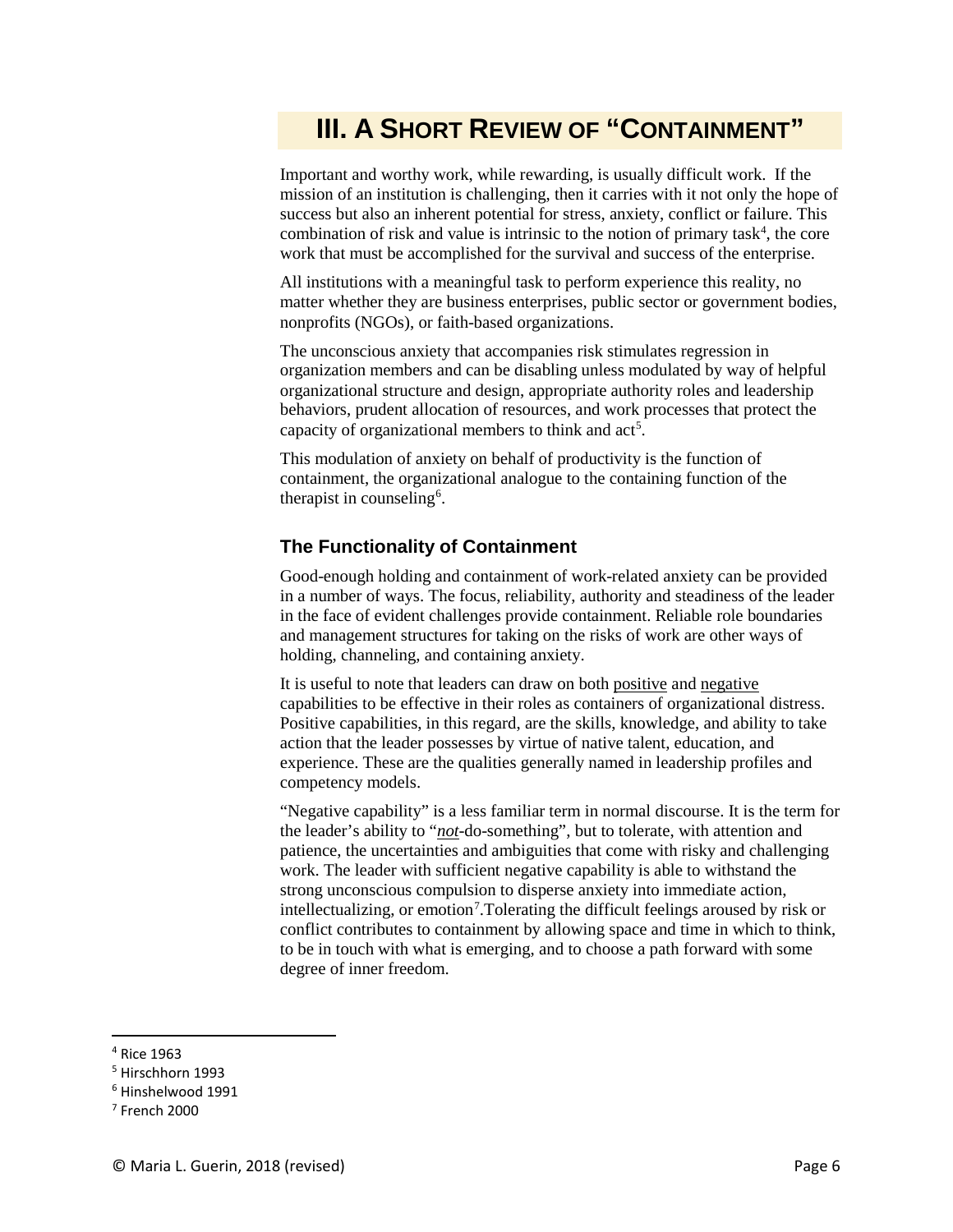*"Negative capability" is the term for the leader's ability to not-do-something -- to tolerate, with attention and patience, the uncertainties and ambiguities that come with risky and challenging work."*

In an ideal world, a condition of "good enough" containment permits organization members to be sufficiently in touch with reality to recognize and analyze facts, and also sufficiently secure to create plans or take actions that address real issues and move the mission forward.

Religious organizations often draw upon the language of spiritual maturity to convey similar concepts. When they speak of the need for quiet reflection or discernment or use words that have to do with pondering or meditation or prayer, they are addressing the value of an inner-space that enables the leader and therefore the group to remain attentive to anxiety-provoking topics that might otherwise

evoke flight or panicked action. This "negative capability" flowing from spiritual maturity is one example of the type of unique resource that a religious organization has available to it. This trust in a power beyond the leader's own ego can potentially provide an extra measure of containment that enables religious work groups in stressful situations to avoid feeling paralyzed by the risks they feel.

### **Symptoms of Impaired Containment**

In the absence of the adequate containment of anxiety by way of good-enough organizational structures, procedures, and actions of leadership, distressing emotions can be paralyzing or can lead work groups to act out in ways that are not thought-through or productive.

In organizations, inadequate or ruptured containment of anxiety leads unconsciously to numerous coping strategies that in effect are dysfunctions, for example:

- Denial of the urgency of problems;
- Blaming other units or scapegoating individuals;
- Paralysis with respect to necessary initiative;
- Failure to address evident incompetence;
- Endless studies of possible solutions;
- **Overdependence on consultants**, etc.

These behaviors may be symptoms of unconscious social defenses against the intolerable anxiety of the risky situation<sup>[8](#page-6-0)</sup>.

Because such reactions are *un*conscious, they are *not* susceptible to training or education or other rational remedies. To provide adequate containment, the emotional need must be addressed.

Sometimes the restoration of adequate containment is as straightforward as the leader's candid and truthful assessment of the real problem and a credible, responsible plan for attempting to tackle it. This works even if it is clear to

<span id="page-6-0"></span> <sup>8</sup> Hirschhorn 1998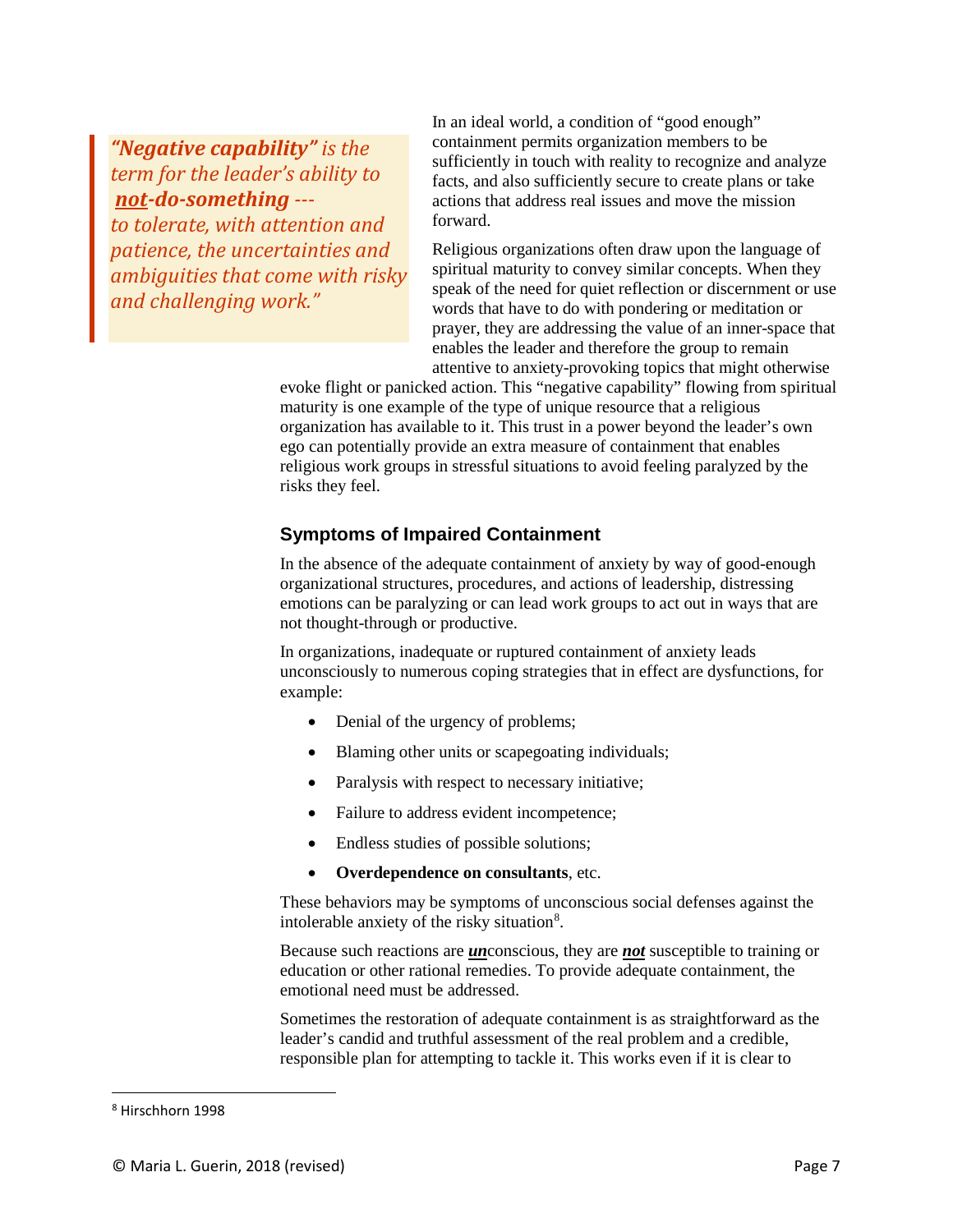everyone, including the leader, that the challenge is big and the outcome uncertain.

Responsible leadership communication is effective in providing containment because it engages the leader and the followers with reality in a constructive way. It is neither cheerleading nor despair – but a reasonable, in-touch reflection of the current mess, along with a confidence that it will be survived.

Unfortunately, it is not surprising that leaders who are already relying on consultation support to address challenging issues may be precisely **unable** to provide the necessary psychological containment to their organization. Part of the contribution of the consultant, in an unspoken aspect of his or her contract, is to amplify or enhance the containment available to the leader and the organization so they can meaningfully engage with the presenting problems.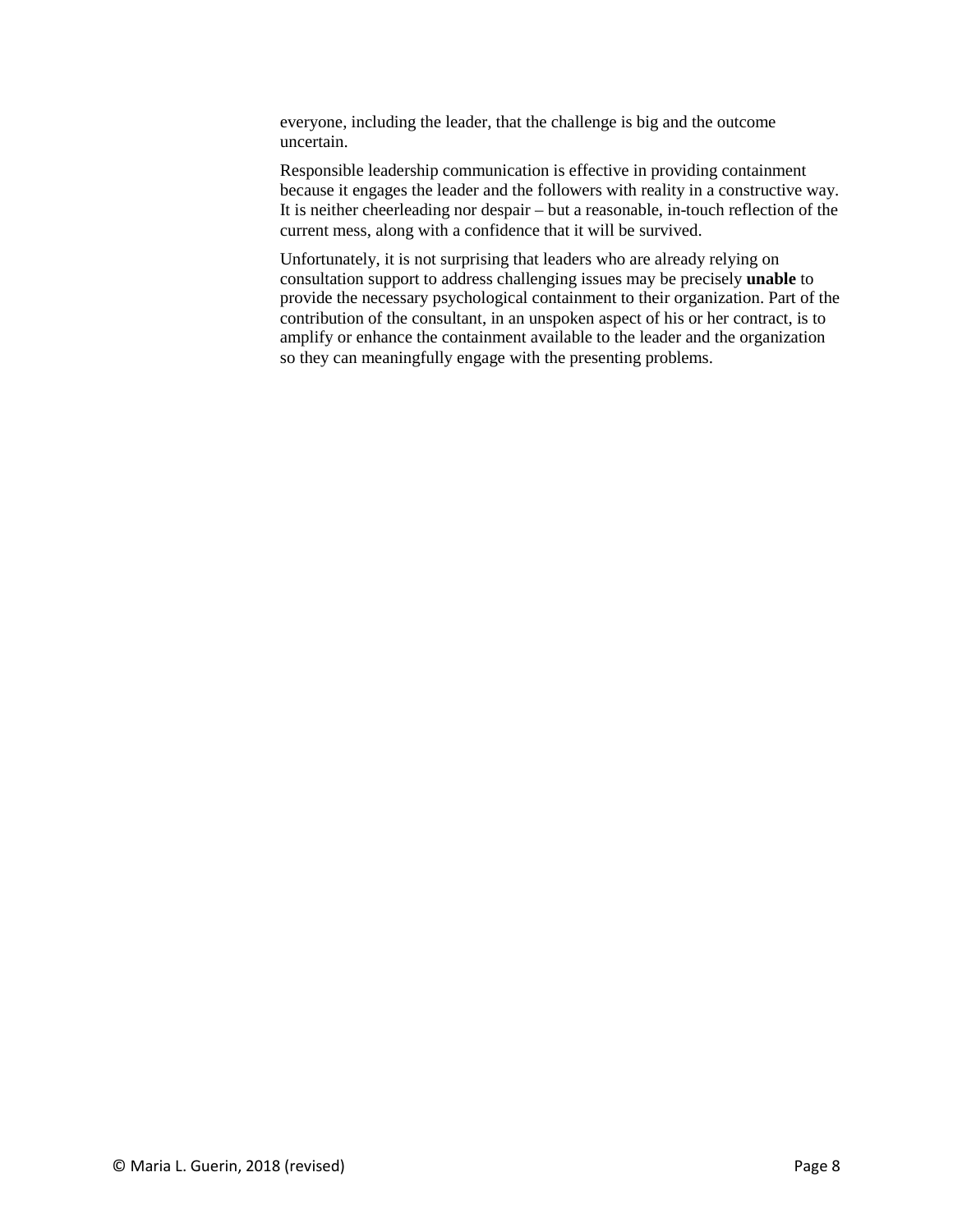## **IV. SOURCES OF DISRUPTION TO CONTAINMENT**

Leadership containment ability is disrupted when leaders lack some necessary degree of authorization for their role, for reasons that may derive from above, below, or within, as explored below. Other sources of vulnerability in the containment capacity of leadership can arise from situational or temporal factors such as a merger, acquisition, or leadership succession, or from the ethical or moral compromise of the leadership role.

Besides the adequacy of leadership authorization, there is another important source of containment that may be inadequate when an organization needs to address difficult issues. This second arena is the appropriate use of processes or operating principles so that the risks and anxieties inherent in the work can be modulated by structures that protect individuals from becoming overwhelmed or dysfunctional.

Both of these sources of impairment in containment can be alleviated with appropriate consultation support.

#### **Impairments to Leadership Containment**

#### *Structural Weakness from "Above"*

Weak containment may be inherent in the very structures of authority and leadership because the formal, institutional delegation of authority is resisted, constrained or unclear. For example, some organizations create ambiguous titles for leadership positions without appreciating the constraint that can result when the organization is in crisis. As well, many social sector organizations operate from a culture that values high participation and egalitarian membership. Sometimes this leads to an aversion to differentiating responsibilities and acknowledging the discretion (authority) that might be needed at various times so that those tasked with leadership have the necessary authority to serve the organization faithfully.

#### *Sanctioning Withheld or Controlled from "Below"*

Even if leadership authority is formally and structurally clear, the containment available from the leadership function may nevertheless be impaired by fluctuations or gaps in the degree of authorization freely given to the leaders by the members, consciously or unconsciously. This is a regular challenge for those who operate within **elected** leadership organizations, because the strength of the followership bond oscillates in predictable ways as elections approach and during "lame duck" periods.

In other organizations, a leader may not be perceived to be morally or politically legitimate to those over whom she or he has institutional formal authority. If those persons consequently withhold their *personal, discretionary* followership of the leader, this lack of authorization weakens the capacity of the leader role to provide containment and guidance for the whole.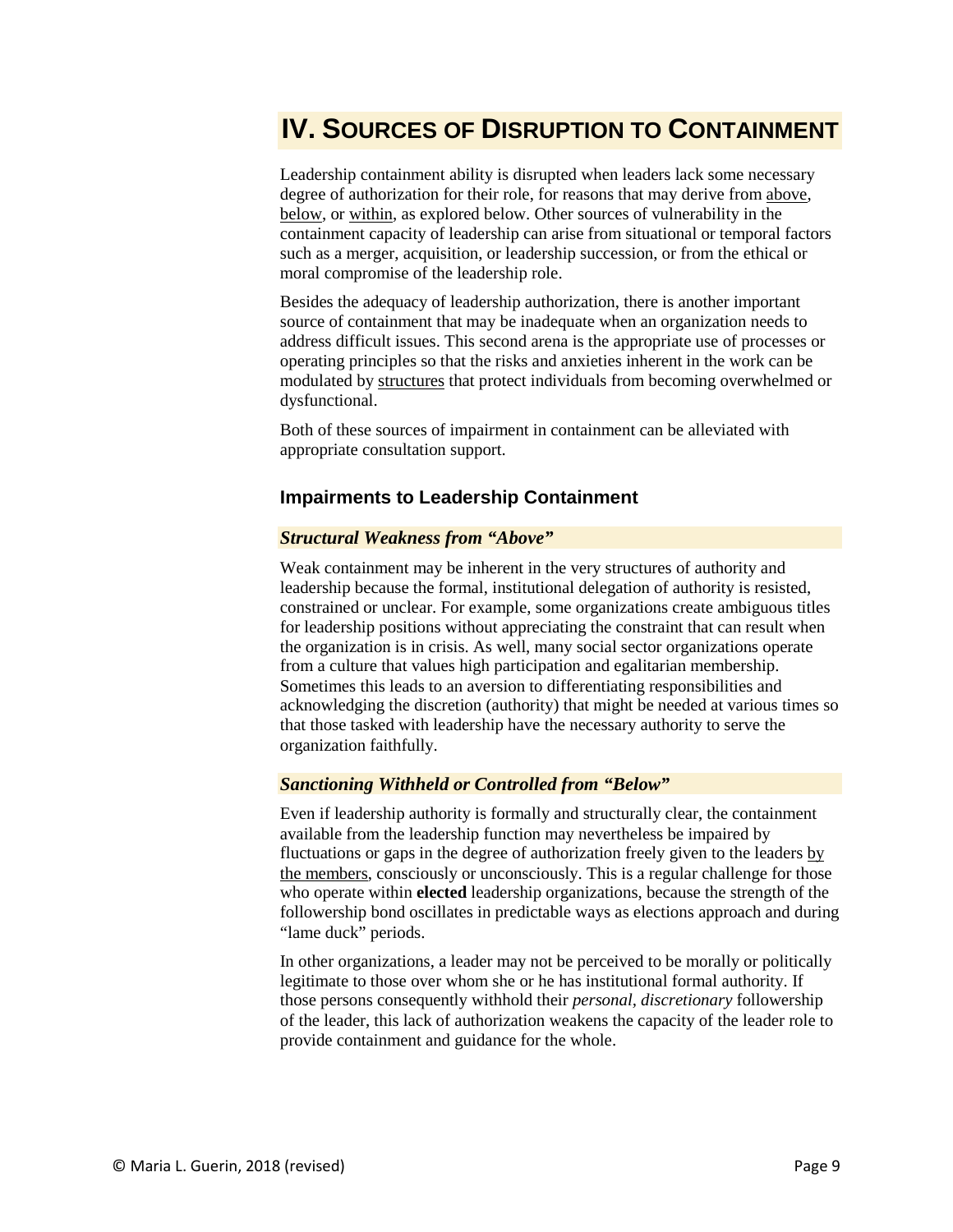#### *Incomplete Enactment of the Leader Role from "Within"*

Some sources of impairment for leadership containment occur within the psyche of the person of the leader. These distortions of containment arise from problems in the ways the leader personally enacts his or her leadership role.

"There are two ways to enact a role. We can take it by facing the real work it represents, or we can violate it by escaping the risks such work poses…." (Hirschhorn, 1988)

Persons in leadership may consciously or unconsciously fail to "fully occupy" the role they have taken on. It is important to emphasize that authorization from

*"Courage is more important than competence when it comes to stepping into one's given leadership role."*

"within" does NOT mean that leaders have to be perfect, all-competent, or even to pretend to be so in order to provide containment to others. In fact, courage is more important than competence when it comes to stepping into one's given leadership role.

The internal acceptance of the leader's proper authority and role is a radical form of humility and courage. The willingness to speak up, to take action, to affirm others and to name difficult issues are all ways that leaders convey to followers that they are on duty, responsible for their watch,

and attentive to the needs and limits of the people they lead.

#### **Impairments to Containment via Structures and Processes**

In most larger corporate environments, processes and structures that help to contain anxiety have evolved over time and are normal for daily work. For example, if a decision that entails risk has to be made (starting or stopping a business line, buying or divesting of property, establishing a new policy affecting employees, etc.) it is not uncommon for a committee or task group to have the role of analyzing options and recommending actions to executives who are then responsible for making the decision. This arrangement ensures a structural allocation of responsibility that gives each party – employees on the committee, management making the decision – some support for the part that they will play, and some protection from the anxiety of proceeding with actions that may involve serious risk.

Other examples of containing dynamics can be found in the use of stage-gate processes, member consultation methods, timely use of research or expertise, well-managed meetings and projects, use of known protocols for assessments, etc.

Organizations undergoing leadership change, significant restructuring, or organizations that are highly informal and communal in their operating style may lack broadly-agreed processes for handling tough issues. The pressure points on individuals may be excessive, eventually leading to the dysfunctions that show up when people are denying problems, fleeing their responsibilities, scapegoating someone, or otherwise defending themselves from the intolerable stresses they are facing.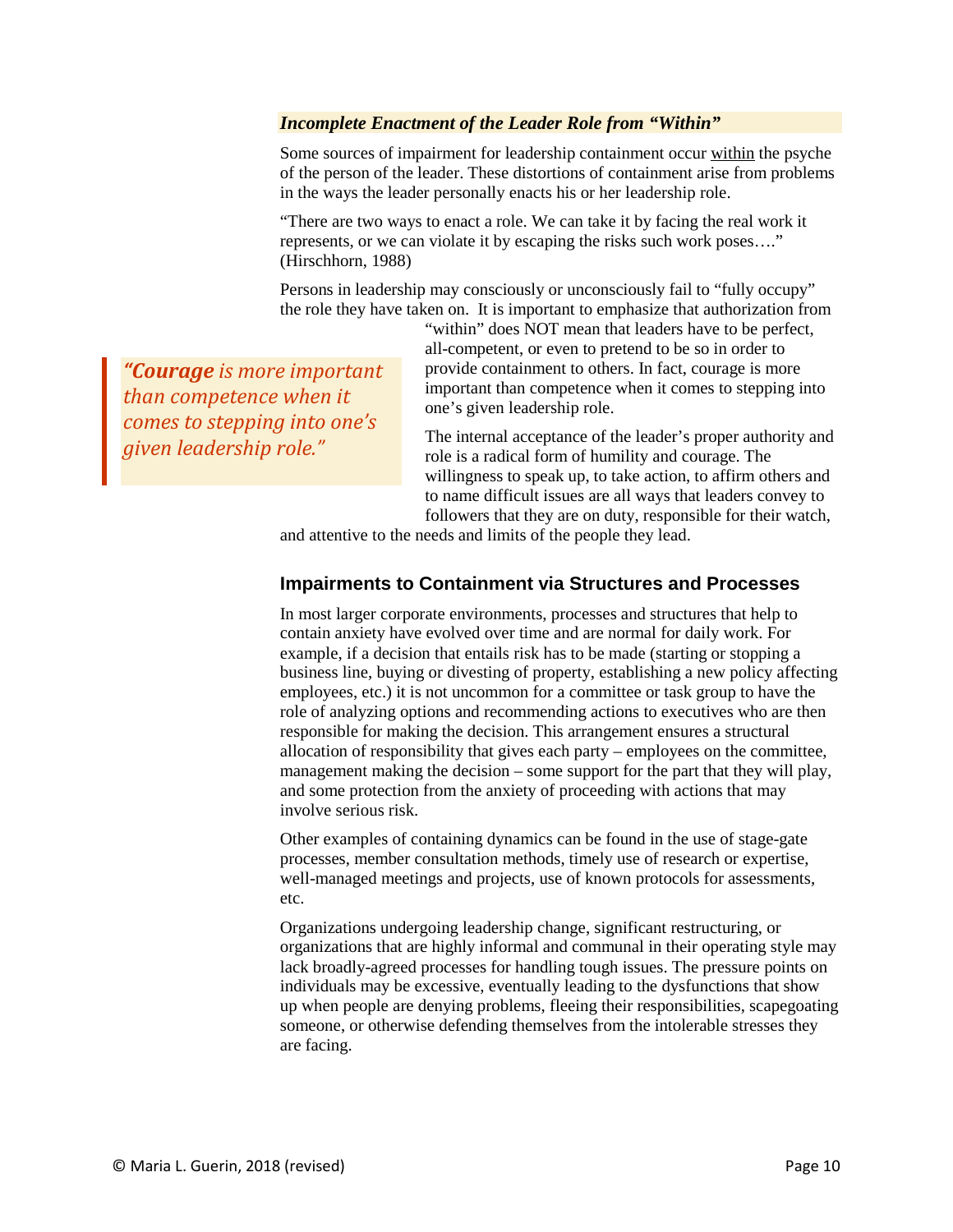### **Implications for Leadership and Consulting**

When there is "good enough" containment provided by the leadership of an institution and the structures and processes for managing the work, then the members of the organization are enabled to think, plan, and act effectively. They can engage with risky or difficult work and push complicated issues through to some satisfactory resolution. This is especially true for work that is adaptive rather than technical – requiring human creativity, discretion, judgment, or courage<sup>[9](#page-10-0)</sup>.

Impaired leadership containment ability is not likely to be, by itself, the single or only cause of organizational dysfunction, but it can significantly exacerbate existing problems. This situation, in turn, has an important effect on the experience that the consultant will have in working with the client organization, and on the interventions that the consultant may have to use in order to support the client system without usurping the leadership role itself.

<span id="page-10-0"></span> <sup>9</sup> Heifetz 1994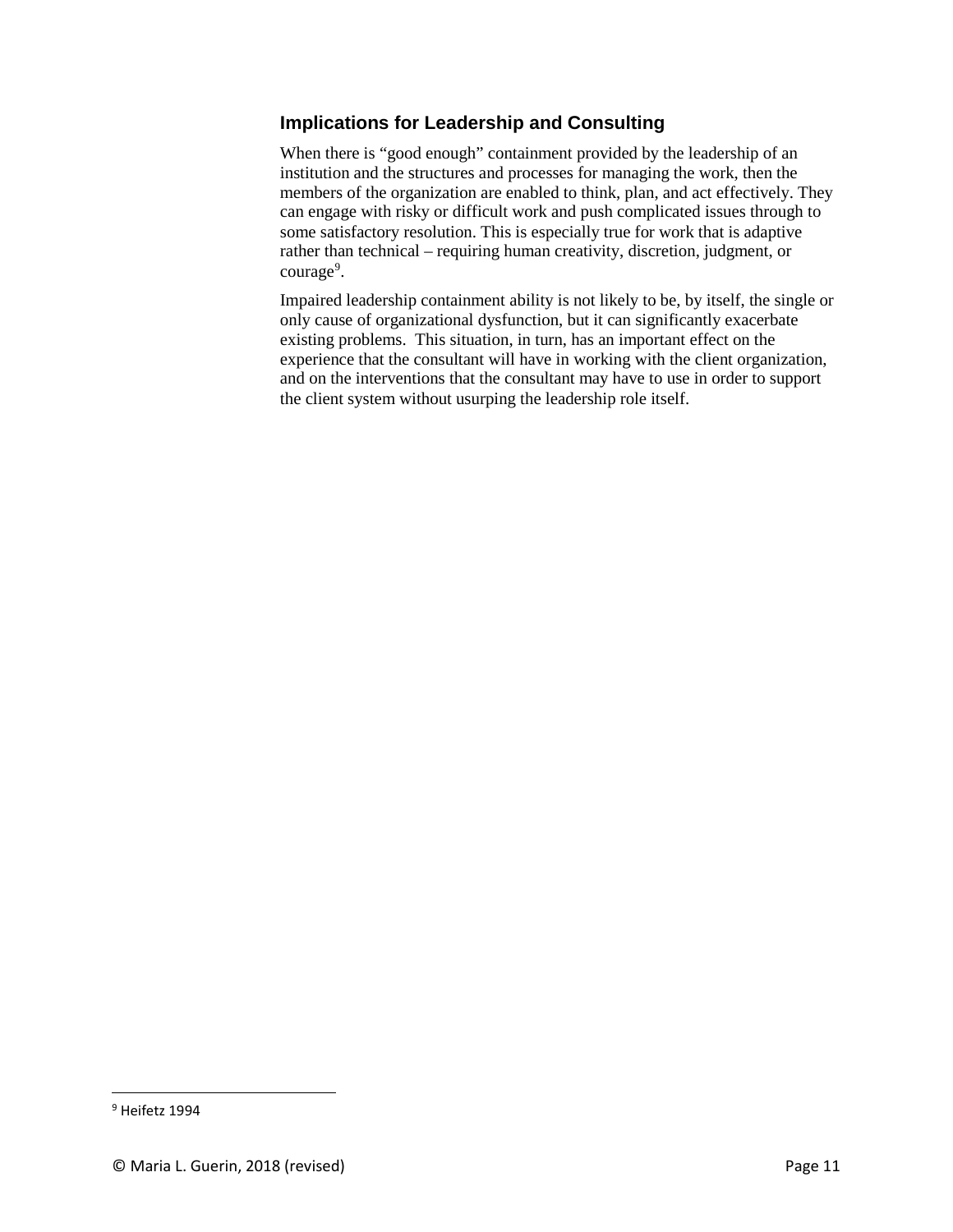## **V. IMPACT ON CONSULTANTS**

The impact on a consultant or facilitator working with an organization with impaired leadership or structural containment involves two levels: the consultant's inner emotional attention, and the consultant's options for intervention.

*"Feelings of 'heavy lifting' or feelings of 'indispensability' are clues that the client system is projecting its leadership issues into the consultant relationship."*

Prior research by Krantz and Gilmore and other contributors to the literature on organization dynamics has examined the parallel processes that can occur within consulting teams that reflect the dynamics in the client system<sup>10</sup>, and many consultants recognize the importance of "use of the self" in diagnostic and intervention activities.

The first level of impact on the consultant is emotional – the consultant can become aware of the distortions in the client system's leadership containment or emotional fields by attending to the feelings engendered in him or her.

Two kinds of feelings within the consultant can give evidence for the condition of impaired leadership containment as a result of weakly-held authority or structure. One feeling state is a constellation of **impotence/burden/guilt**; the other feeling state is a constellation of **omnipotence/inflation/mastery**[11](#page-11-1).

By contrast, when the leadership containment is functioning well enough, consultant feelings can range from the genuine anxiety of a daunting challenge to the genuine satisfaction of a successful project – both ends of this continuum are realistic and proportional, anchored in a partnership with a client who psychologically "owns" both the problem and the solution.

#### **The Signal in the Feeling of "Heavy Lifting"**

When the consultant's feelings of impotence, burden, guilt, obligation, and worry are out of proportion to the normal levels of anxiety that anyone might face when they do challenging work, then such feelings may be a clue that the sense of responsibility and perhaps the feelings of despair and distress that the leadership is unable to contain have been projected into and are taking life within the consultant.

The sense of "heavy lifting" is almost always a signal that the consultant must take some action to correct the imbalance in the distribution of responsibility for the organizational issues involved in the consulting engagement.

The delicacy of the situation however, is that at such moments the client is precisely **incapable** of or defended against the prospect of addressing the imbalance. It is genuinely and actually beyond the client's capacity at the moment. The solution cannot be reached through a rational problem-solving discussion or by retreating across a boundary – this kind of action may well be experienced emotionally by the client as abandonment or betrayal.

<span id="page-11-0"></span> <sup>10</sup> Krantz and Gilmore 1991

<span id="page-11-1"></span><sup>11</sup> LaPierre 1993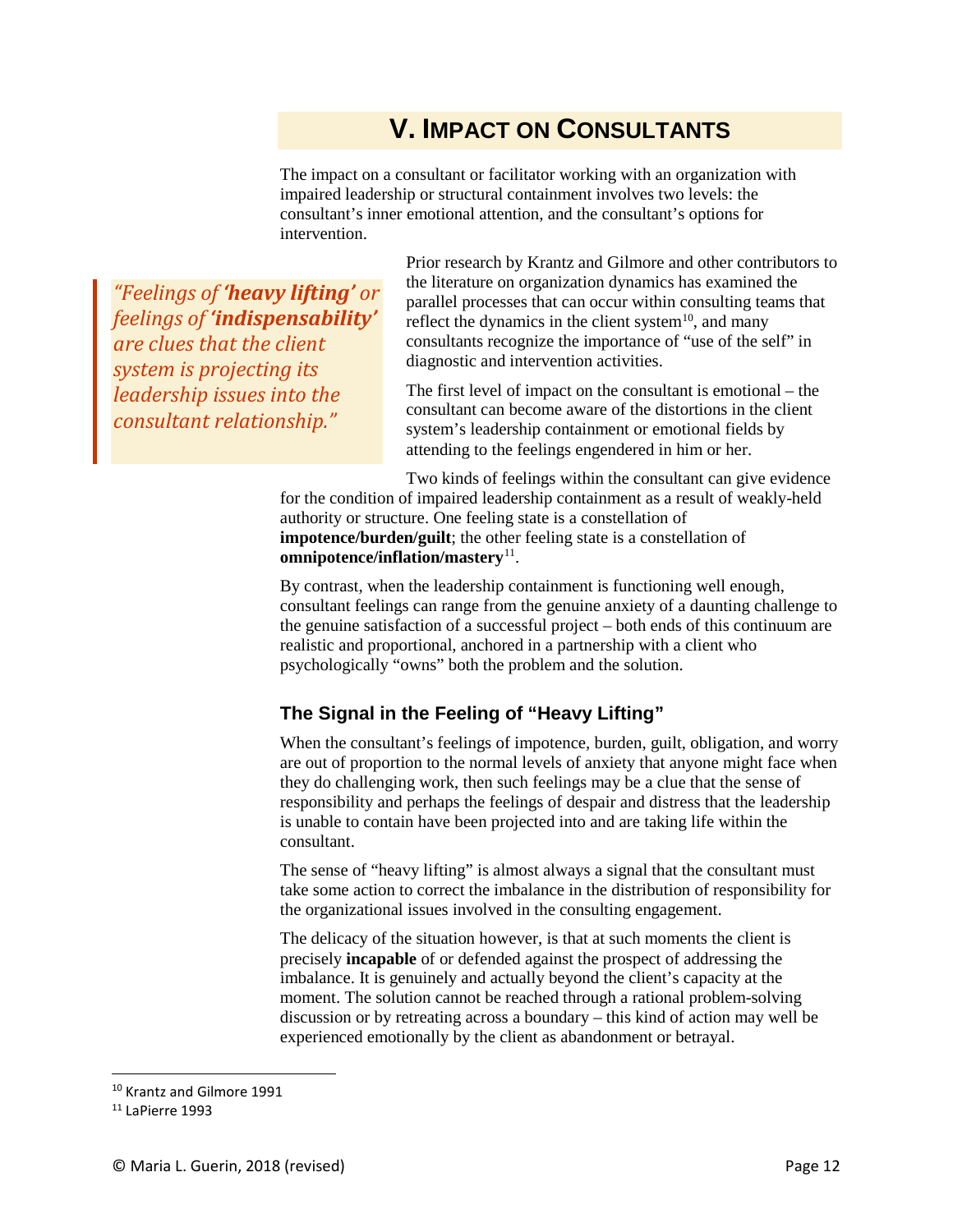Instead, the consultant who wishes to support and repair the client's capacity for containment must draw on indirect methods in tandem with the more visible, technical, work of the consultation. Some examples are included in the section below titled "Reparative Interventions."

#### **The Signal in the Feeling of Indispensability**

In a different way, feelings of omnipotence, superiority, excellence, and indispensability that may attend the experience of consulting are a signal as well that the client system may be managing its leadership issues through unconscious projection.

In such a case, the inadequacy of the leadership function – either through insufficient structures of authority or through personal abdication of the leaders or both – has been unconsciously addressed by the client organization by projecting into the consultant the **valued** functions of the leader – protector, wisdom figure, competent player, etc.

In much the same way that "heavy lifting" signals a need for action, so does the sense of being *exceptionally* important and valuable to the client This is a very seductive experience; it is quite difficult to remain objective here, since most persons desire to be affirmed and valued. One way to distinguish the difference between appropriate affirmation and excessive adulation is the sense of client dependency or idealization of the consultant that comes with heroic projection.

Just as the consultant needs not to take it personally if they become the target of displaced criticism or anger, the consultant must equally be prepared not to take it personally if they become the repository of out-of-proportion appreciation.

Regular reflection, maintaining a consulting journal, or partnership with a colleague are all ways of enhancing the consultant's sensitivity to these emotional signals. There is constant inner work required so that a consultant can maintain awareness and remain helpfully engaged with the client in the face of powerful emotional currents.

In addition to this personal centering the consultant must cultivate, the discussion following suggests some discreet "containment-repair" interventions that the consultant can consider that could enable members and leaders of the client system to take up their own share of the burden and the joy.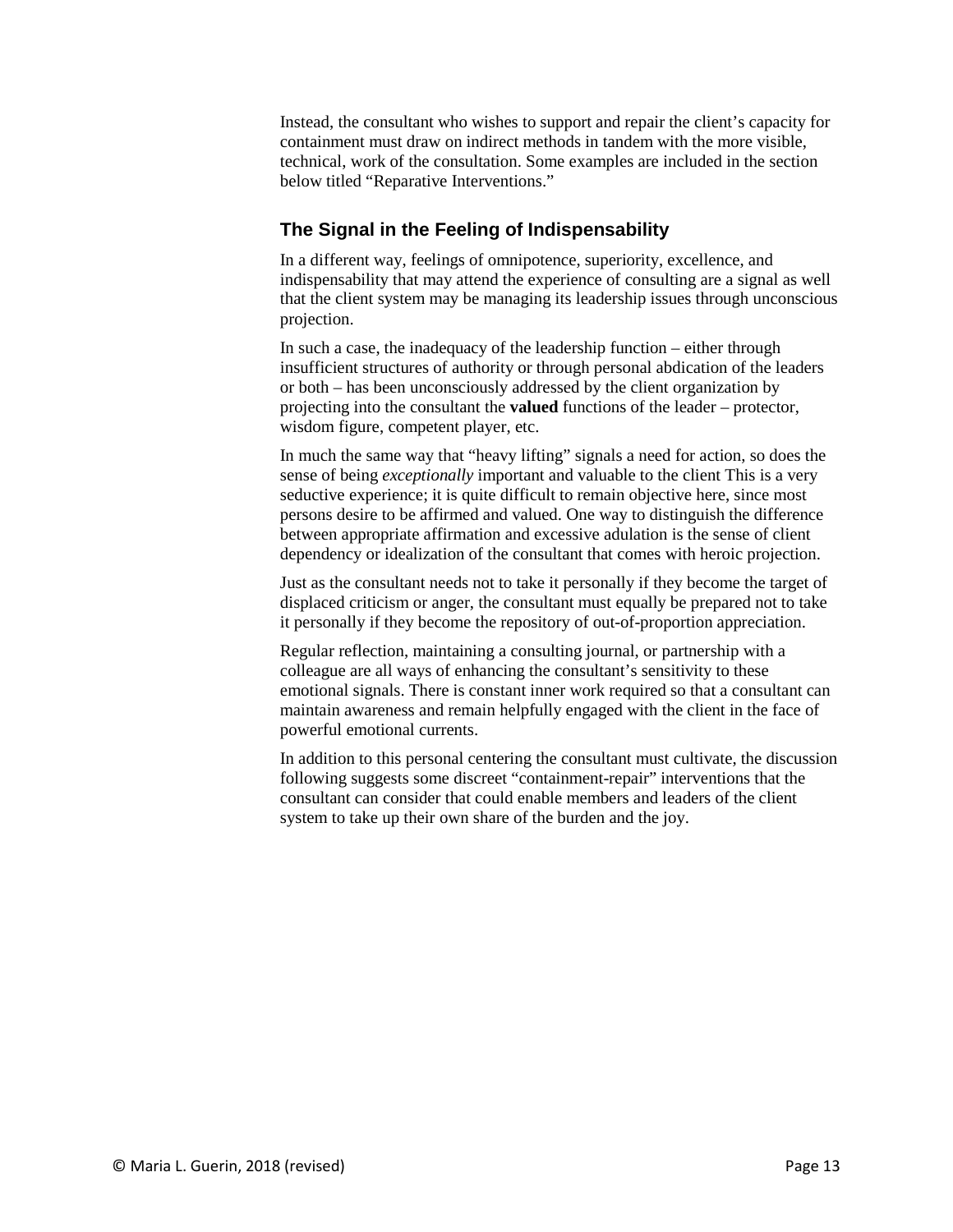## **VI. REPARATIVE INTERVENTIONS**

The "repair of the container" is the way I found myself thinking about the additional, supplementary dimensions of the consulting work for client

*"Reparative interventions represent discipline in providing reinforcement for the client's own role enactment and careful avoidance of the temptation to step into the unoccupied leadership space."*

engagements facing leadership issues. I describe these aspects of the consulting engagements as "additions" because they are actions that may not be necessary in client relationships that are characterized by a goodenough degree of leadership containment.

On the face of it, these consultant interventions don't represent anything unusual in the way of methodology. More than anything, they represent discipline in providing reinforcement for the client's own role enactment and careful avoidance of the temptation to step into the unoccupied leadership space.

The following types of interventions can be used to

strengthen the containment capacity of the client system in a condition of underdeveloped leadership authority and structures.

#### *1. A Relationship of Support and Coaching*

Obviously, the primary intervention in such situations comes from the relationship of trust and support that the consultant and client develop. Through the containment provided by the consultant, the client takes in a fuller understanding of the wider situation and his or her own potential as an actor in the system.

In whatever way it might be accomplished, the pivotal and most enduring effect of such intervention is the leader consciously taking on the responsibility and accountability for the leader role and grounding himself or herself in a realistic set of expectations.

An over-controlling leader who suppresses dialogue can become a more reliable container by learning ways to encourage open exchange, debate, and collaborative thinking.

A passive leader who is failing to fully step into the risks and responsibilities of the leader role may become a more reliable container by clearly giving voice to thoughts, concerns, decisions, and commitments.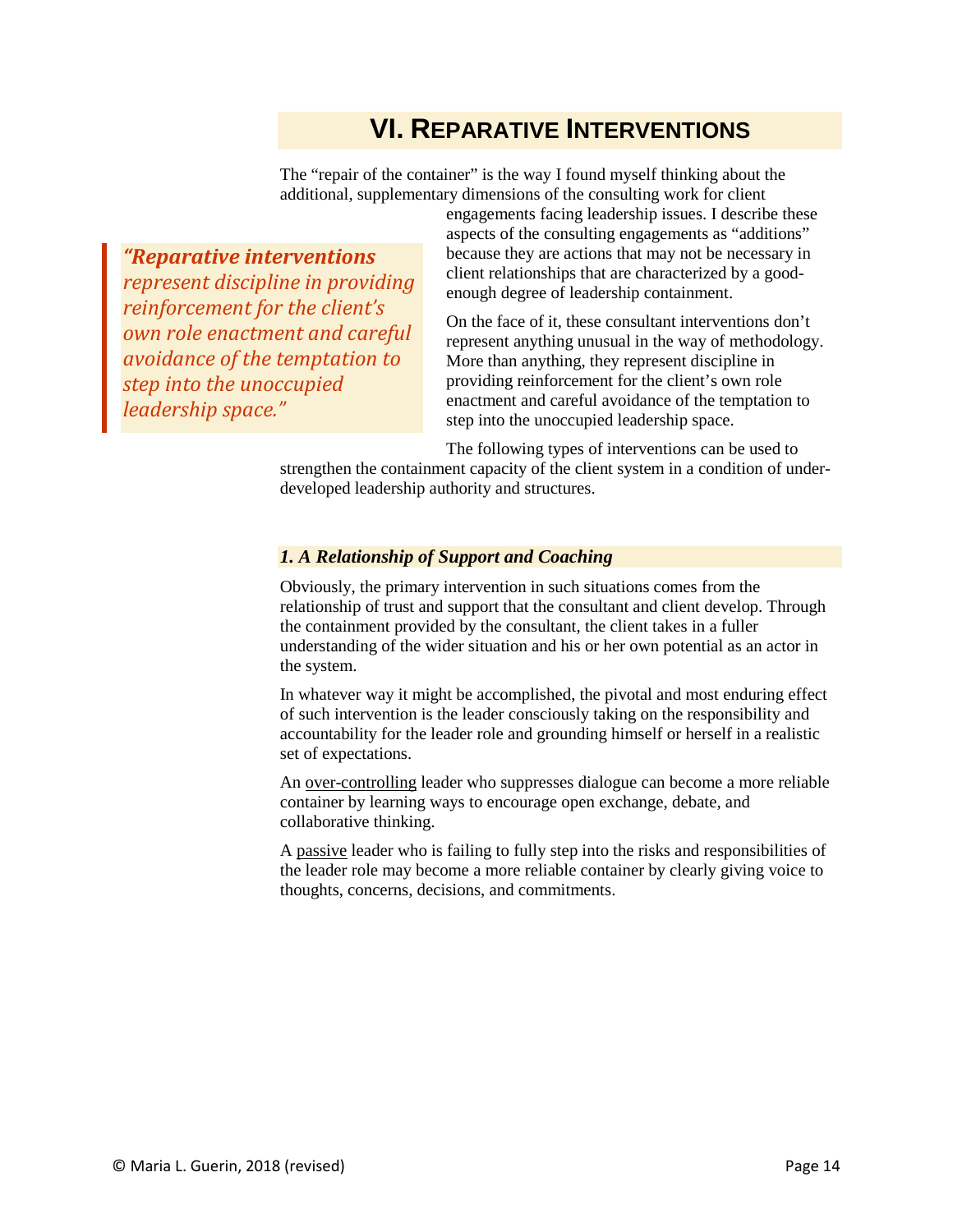#### *2. Giving Visibility and Interpretation to the Missing Roles or Functions*

Most clients don't see what isn't there! …meaning, they work with what the organization is or has been, but don't necessarily realize what is missing from the system. The expertise of the consultant in organization and management effectiveness is a resource to the client in such cases.

In the case of limited capacity for leadership containment, one possible cause is an under-differentiated role or organization. As an example, if small or ambiguously-authorized groups are simultaneously responsible for analyzing an organizational problem and for implementing the solution, including its aggressive or risky elements, neither of the two responsibilities is likely to be done optimally<sup>12</sup>.

A more precise recommendation might be to suggest that the client form two groups -- a steering committee for an initiative that contains the decision makers, in combination with a project team or committee that contains important subject matter experts or invested stakeholders.

A different sort of situation occurs when the organizational point of engagement for the consultation is not happening at the correct level, the level at which the underlying problem actually exists.

In one such situation, I was asked to consult to a non-profit organization on issues related to its mission and funding; in the first meeting with the organization director, it was clear that weakly-held authorization, direction, and commitment *at the Board level* were impeding the best efforts of the organizational management to proceed. I recommended that I provide a diagnostic step that would include interviews with a sample from the management and from the Board levels, with a feedback report that would go to both.

This action was intended to provide visibility of the issues and options to the larger system, and to provide a neutral and external source of feedback and education to both groups. Without such boundary-linking, the conscientious work of the management group was destined to have the same effect as spinning the wheels on a stuck car.

In a different client engagement, a joint examination of the repeated problems the organization was having led me to point out to the client that, precisely at the point at which coordination was needed in the work, there was no person, role, or group with that responsibility. Issues festered as they fell between the cracks, not for anyone's lack of commitment, but for lack of a formal agreement as to the who, when, and where of ensuring coordination. The repair to this gap righted the ship quickly.

<span id="page-14-0"></span> <sup>12</sup> Hirschhorn and Gilmore 1992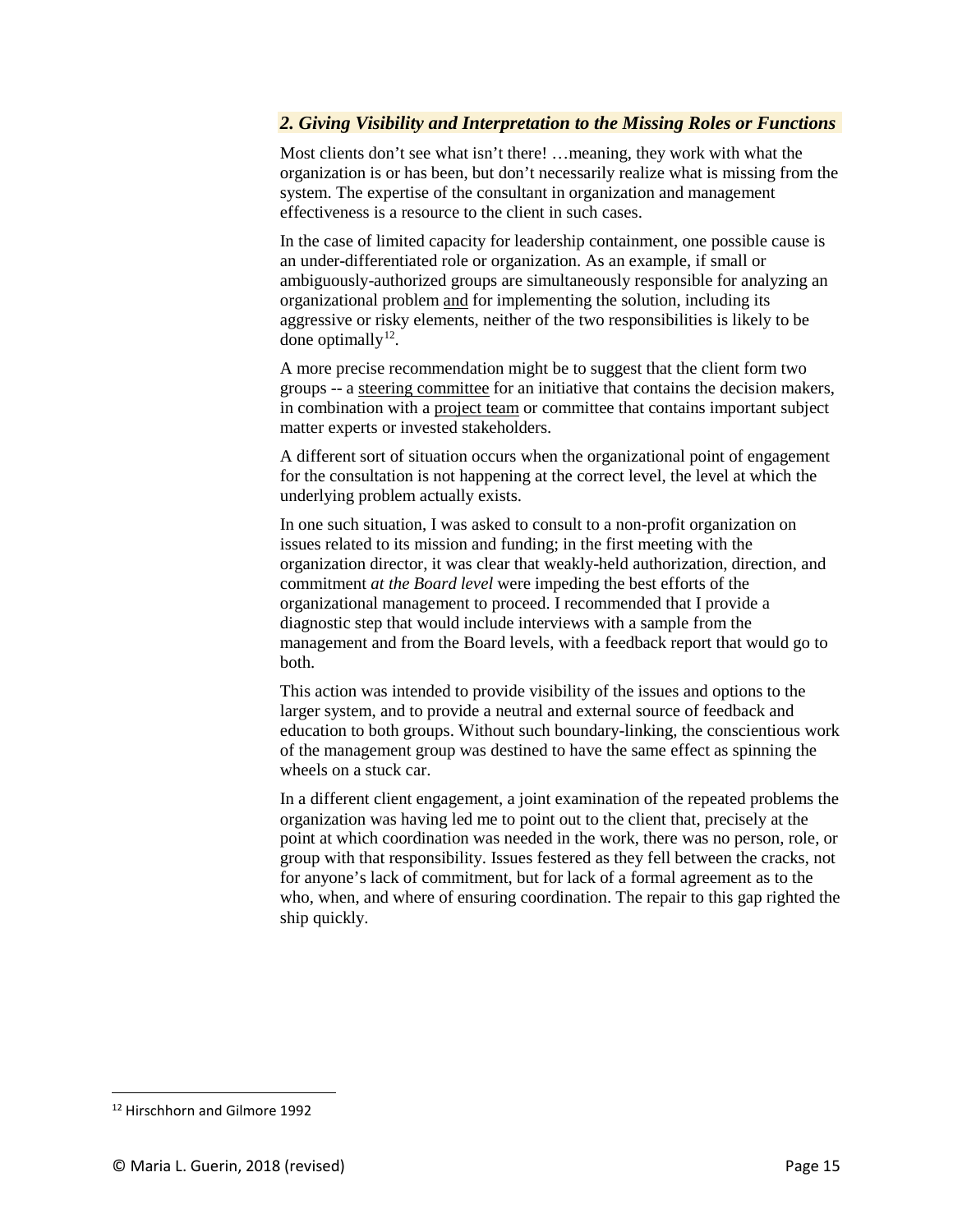#### *3. Designing Events and Meetings to Amplify the "Voice" of Appropriate Authority*

Consultants are often engaged to help an organization with a type of event that the client has already decided it needs, for some reason – a leadership meeting, Board retreat, community planning, etc.

The tendency of clients to seek a consultant or facilitator after they have set a good many parameters for the event is very common; however, much more than half of the total value of a meeting facilitator is delivered before the meeting even begins, in the work of designing and shaping the event. The assumptions that are

> limiting the organization's effectiveness will similarly limit the event's value unless the consultant, with the client, can use the occasion of planning a meeting to gently (or not) examine how the forum and its agenda provide support for the primary task or contribute to the limitation.

Starting from questions such as, "Who should be attending the meeting, and why?" the consultant and client can design an effective event that does the necessary work of the group, with suitable attention to the boundaries of task, time, resources, and leadership that will best support it.

Within the design of the event, interventions that help to strengthen the containing function of the leadership are fairly straightforward – for example, being very disciplined about the client occupying the chairing (executive) functions

such as opening and closing the meeting, speaking to purpose at the beginning and speaking to "What next" at the end; also, ensuring that ideas or proposals surfacing during a meeting are correctly connected to the appropriate committee, leader, or client-system department.

Even non-verbals such as seating arrangements and visual contact are important and primal signals of the location of authority. Especially important for the function of containment would be the things that the leader says to the body -- expressions of the issues and the ways they are being borne.

The consultant intending to reinforce leadership containment can make use of many subtle ways to support the voice of those in authority in the design and facilitation of such events – although the flip side is that there are also abundant opportunities to overstep the client consultant boundary and take inappropriate control of the event.

A further danger to remain alert about is the fact that organizations often invest specific facilitation techniques with almost-magical properties. The *idealization* of technique – be it Appreciative Inquiry, Future Search, Myers-Briggs, World Café, or any number of worthwhile methodologies – is a signal of regressive dynamics. When use of a given process is in danger of being idealized, I recommend the use of "plain vanilla" techniques that have a low glamour quotient but are aptly suited to the nature of the work the client system needs to be doing. This is one element of the demythologizing of the consultant as an object of fantasy and projected hope.

*"When process is being idealized, I recommend the use of 'plain vanilla' techniques that have a low glamour quotient but are aptly suited to the nature of the work the client system needs to be doing."*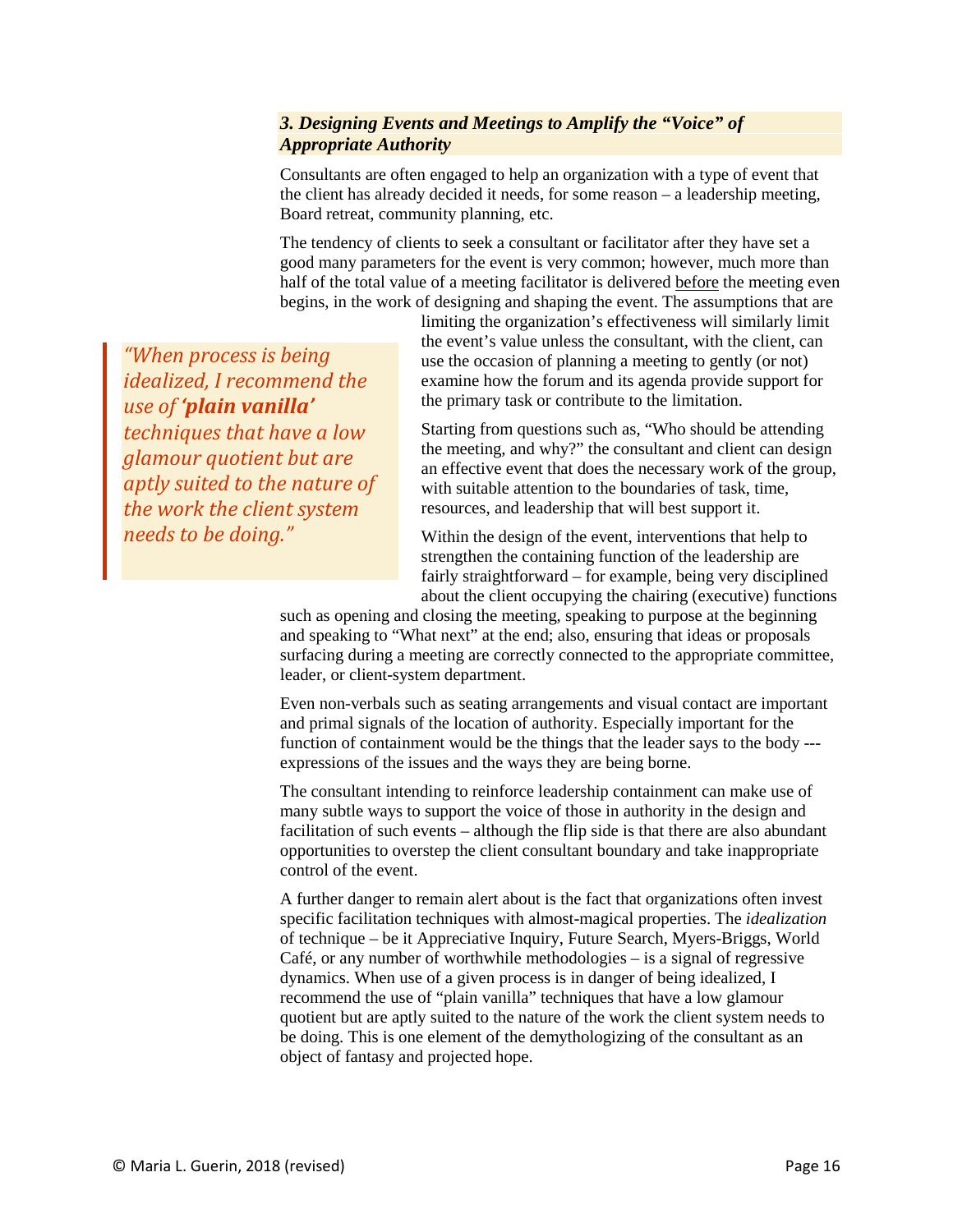#### *4. Drafting Documents or Working Notes that Hold the Difficult-To-Integrate Parts of the Client's Situation*

It continues to be true that there is power in the pen. It has been my experience that well-chosen written interventions provided to the client can be very helpful containers – in the first place for reinforcing verbal understandings, and in the

second place for providing continuity of deliberations across time and perhaps leadership changes.

*"It continues to be true that there is power in the pen: well-chosen written interventions provided to the client can be very helpful containers."*

The consulting note or working note is one such written intervention that is provided by the consultant to the client either as a reflection on an experience or as a preparation for work together. The format of the note permits the consultant to give voice to observations that might educate the client or focus the client's attention on issues that are affecting the work.

In addition to the (sparing!) use of consulting notes, I have also found that client systems with distributed leadership can

be helped to find their unified voice if the consultant recommends or assists with the preparation of an evergreen document that contains the storyline of the work, be it strategic planning or organization change. PowerPoint slides work well for such a document if a storyboard format is used. The storyline can be updated, amplified, and edited at subsequent meetings so that the group maintains a sense of its own narrative and trajectory.

#### *5. Facilitating the Disciplined Work of Responsibility Charting*

There are many practical tools, instruments, and methodologies that are available to the organizational consultant and which may build up the capacities of the client system. Among these resources, one that is particularly helpful to client systems with under-developed or confused authority structures is Responsibility Charting as applied to key roles in an enterprise. In Responsibility Charting, a set of important decision areas is listed, and each of the involved roles is assigned a level of responsibility designated by a letter code. Most often the codes represent the following:  $A =$  Approval or veto authority;  $R =$  Responsible for managing the initiative;  $C =$  Must be consulted before decisions are made;  $I =$  Must be informed when decisions are made. Sometimes groups add  $S =$  Supports the work of the initiative.

By comparing, negotiating, and agreeing on the nature of each role's responsibility, the client system develops a concrete blueprint to the nature of the authority relations in the organization.

To be effective, such agreements must be used, monitored, and regularly updated, and must be considered a record of the authority relations, not the "god" of the authority relations. Otherwise, the exercise may be a defensive ritual that protects members from the actual risk of acting on their differentiated authority.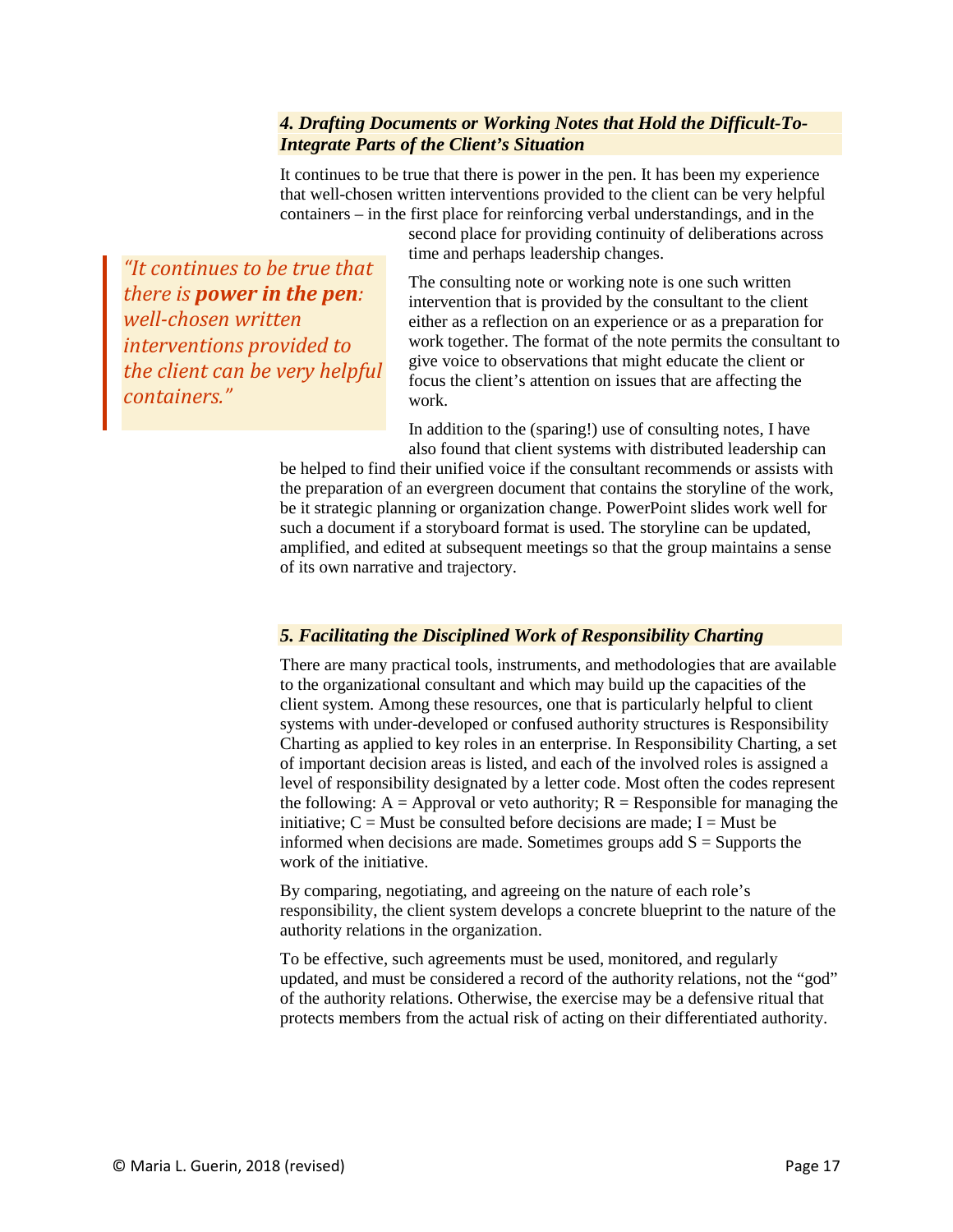### **VII. SUMMARY**

The nature of challenging work in business and in the non-profit sector presents organization members and their leaders with many types of risks that can engender anxiety and regression to less capable modes of functioning. One contribution of the leadership function to the accomplishment of the organization's primary task is the containment of anxiety – a demonstrated ability to hold steady in the face of ambiguity, conflict, or risk and to make space for thinking and for organized and realistic action.

The containing function of leadership is a result of many factors: formal systems of authorization, roles, boundaries, and administrative structures; sanctioning of the leadership persons and roles by the members of the organization; internal enactment of the role of leadership with the right combination of positive and negative capability; and all of the aforementioned at levels sufficient for the realistic challenges face by the enterprise.

Certain types of organizations that are vulnerable to impairment in the containing function, for example, religious organizations with elected leadership structures or family businesses in subsequent generations. Many such organizations are precisely those most likely to seek consulting or facilitation support to address organizational problems.

If impaired containment is complicating the business or organizational challenges, the unconscious mechanism of projective identification can mobilize the consultant in ways that are collusive or unhelpful. However, if used as data for analysis and reflection, the feelings generated in the consultant can illuminate the nature of the compromised leadership functionality.

The options for the consultant in such a situation are complicated. The primary task of the consultation is most likely a business or management issue *other than* the underlying compromised containment function. But there will be no enduring benefit to the client if the work progresses by means of the "recruited capability" of the consultant, without some degree of repair or healing of the client system capacity for its own development.

Consulting interventions that promote repair of the client's leadership containment capability can include:

- A relationship of support and coaching
- Giving voice and interpretation to the missing roles or functions
- Designing events and meetings to amplify the "voice" of appropriate authority
- Drafting documents and working notes that hold the difficult-to-integrate parts of the client's situation
- Facilitating the disciplined work of responsibility charting

And perhaps most invisible and most leveraged of all: *NOT* doing what isn't yours to do.